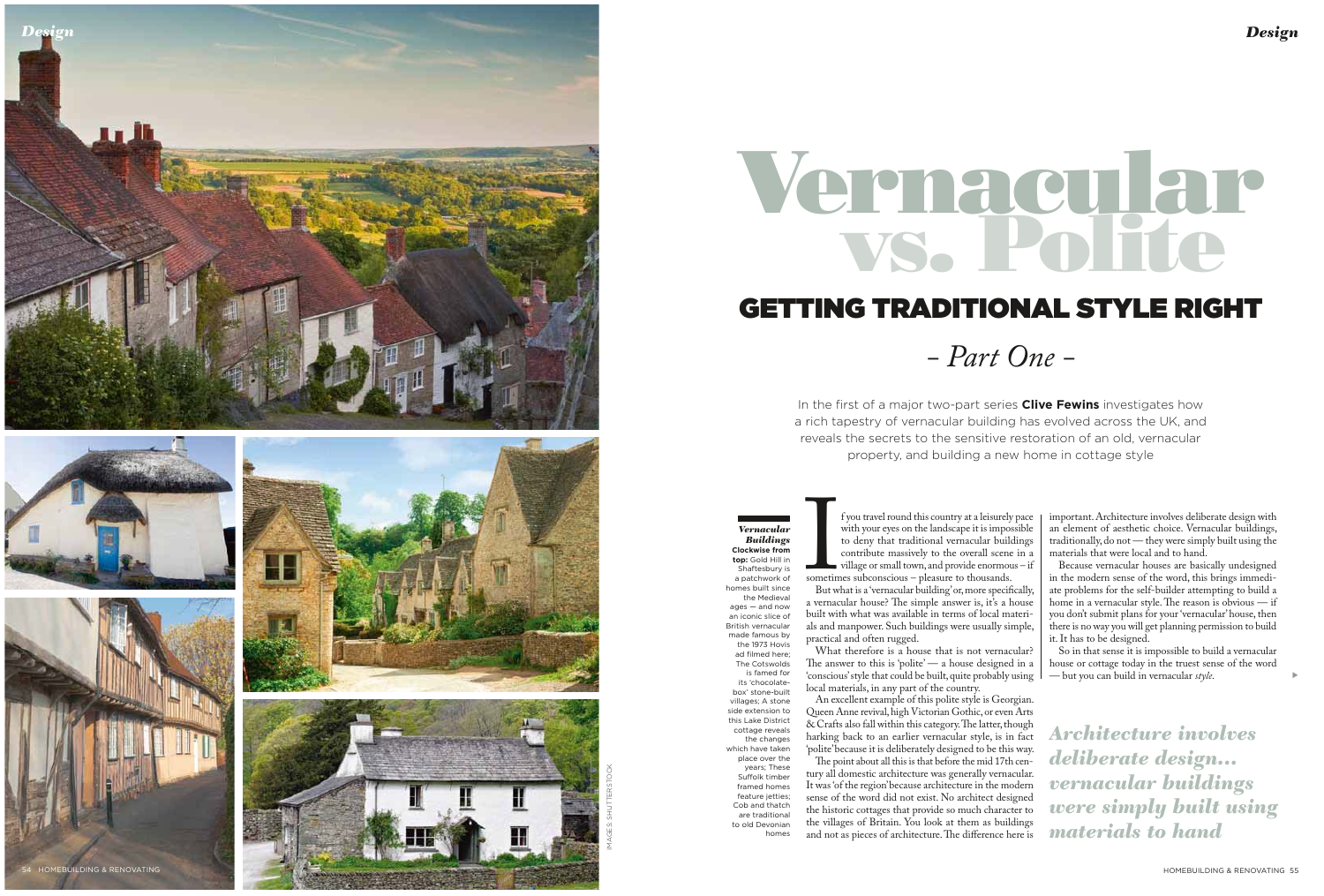masterminding the restoration of f an old house? Why is trying to build in a vernacular style? it also important to the self-builder who is deliberately So, why is all this important to a homeowner who is

like' principle, will attempt to be true to all those periods. restoration, **bas**ed on a 'like for those materials will have been hard to matc**h toda**y. Many of ety of materials that will be undoubtedly contain a vari-(or more likely cottage) will that your vernacular house If you fall into this category<br>you should also bear in mind If you fall into this category

hav**e been dug no mor**e than a fe**w hundr**ed yards away. has been used in the wattle and daub or in mor mortars will those materials will have been<br>sourced very locally. It is quite likely that the sand that immediate problem in matching colour and consistency. Therefore, if you are restoring or extending you have an

So, lesson number one as you approach the task of kind is – as far as possible – keep it local. Turn overleaf for more of our golden rules. repairing/restoring/updating a vernacular property of any







## COTTAGE STYLE

**Most surviving cottages from the 17th century or earlier are<br>one-and-a-half storeys high (דסף נפרד) and just one room deep.** Most surviving cottages from the 17th century or earlier are **They are characterised by low ceilings, small windows (ABOVE),** With few exceptions this format - although plans vary greatly the modern sensibility, but it is a key part of the cottage style. windows, they were frequently dark. This may be inconvenient to Being narrow - usually less than 18-feet wide - and having small they were inevitably dormers, except in the gable ends. steep roof pitches and low eaves. If they had upstairs windows<br>they were inevitably dormers, except in the gable ends.<br>Being narrow – usually less than 18-feet wide – and having sn **style that never fails to charm. challenging — and perhaps more expensive too. It is however a<br>style that never fails t<b>o** charm. All this makes building a new home in cottage style extremely – applies to most parts of the country. It is a million miles away<br>from the 'boxy' form of modern, four-bed, estate-style houses. **- applies to most parts of the country. It is a million miles a** 

#### *Vernacular De ernacular Design*



 $\geq$ OC TTTERS  $\overline{\phantom{0}}$ GE: SH ≸

A vernacular house can never be rebuilt to look exactly as makes any vernacular building special — and precious. More than anything it is this s passage of time that

it did when first constructed.

 hone and mature it.Whether The effect of time has been to of this country are the literal kind, the vernacular houses redundant building of another house or outbuilding, or a was later converted, a farmhouse or hovel, a barn that a home started life as a hall

to suit the living patterns of succeeding generations.

aesthetic. A characterful a unique and — the result is the centuries occupants over to suit different been adapted this house has reveals how extensions A series of side *Evolution Organic*  indicator pitch is often an variation in roof here – and slight and clay roof tiles between thatch materials – change in roofing

If you speak to someone familiar with our landscape  $\quad \vert$  It matters f from the organic way in whic**h the**y have been adapted to the sheer visual pleasur**e of these old houses. I**t results long tradition of vernacular buil**ding,** they will often refer but originating from a countr**y without a widespr**ead and

> *Consider keeping to a room they add character later additions if*

view, enjo**y and study these buildings.** Many readers of the country. Many enthusiasts make it their hobby to ance of traditional villages and small towns throughout restoring one of them. this magazine hanker after converting, extending or

building blocks of the appear-

atters for a number of reasons. First and foremost a contractor. restore before you so much as handle a tool or appoint about the t type of house you are attempting to build or becaus**e y**ou really ought to know as m**uc**h as possible

periods, including well into the 19th century. A good see right) that have been added to during different find themselves restoring 'cottages' (a difficult term — It also matters because many renovation enthusiasts

; 1 X JEREMY K

GHT FRAN

: 1 X KN  $\scriptstyle\leq$ OC  $\vdash$ 

▲

T TRUVE B AS; 1 X D  $\mathbf{\underline{\scriptscriptstyle{P}}}$  $\exists$ I

굳

TTERS U

GES: 2 X SH

ş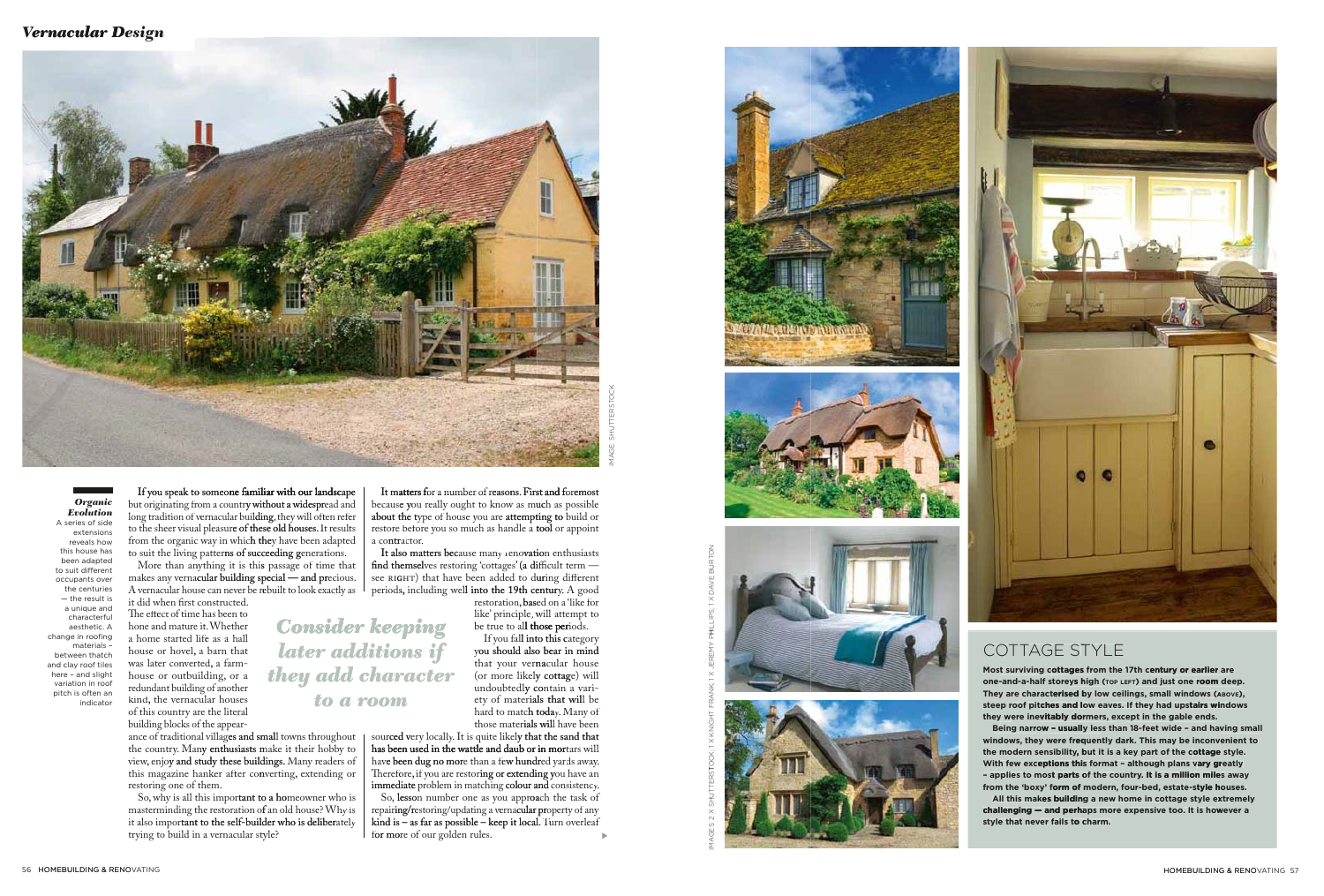

## *Tips for Renovating a Vernacular Home*

TAKING ON AN OLD HOUSE WITH LOCAL CHARM? DO YOUR RESEARCH

#### **STUDY VERNACULAR BUILDINGS**

Since the 1950s we have been living in an age of comparative prosperity. By and large people have had money for restoration, so vernacular houses have been going through a good phase, with much good repair and renovation work done. It should be possible to meet and talk to others who have undertaken similar restorations and to learn from their successes and failures.

If your work is to fit in with the vernacular it is important to study the older houses in the locality — the materials, the textures and any features that might appear to be unique to the area. Also read and study; there is plenty of material about nowadays. Don't start work until you are thoroughly mindful of the local style.

#### **DON'T THROW MONEY AT A PROJECT**

SPAB (Society for the Protection of Ancient Buildings: spab.org.uk) has a well-known phrase — 'Poverty Protects'. This simple piece of advice means that you should ponder and consider before spending large amounts of money on repairing and restoring a vernacular building. It may be that major work, involving much replacement of materials, is not needed. Sensitive repair may be all that is necessary. Often renovators with comparatively low budgets achieve better results than those with a lot of money and a penchant for unnecessary demolition.

#### **DON'T RUSH INTO MAJOR WORK**

Live with the house for 12 months before making big decisions. You will be amazed how many times you change your mind as you learn to live with the house during different seasons. With an attractive vernacular property you should bear in mind that the planners will always regard what is there already as far more important than what you are proposing to add.

#### **DON'T TACKLE THE WHOLE HOUSE AT ONCE**

Renovating one small area at a time makes the whole project more manageable, and means you learn skills as you go along. It may take three carpenters or blacksmiths before you find the one that works for your project. Employing tradespeople on smaller projects gives you chance to try them out before you are committed to a large outlay.

#### **DON'T EXTEND BY MORE THAN 25%**

If you really need that much more space then consider moving home. A cottage with a huge conservatory and granny annexe is no longer a cottage!

#### **ADAPT YOUR LIFESTYLE TO SUIT**

Don't expect every room to be constantly warm and dry. Cottage life was a hard life. With old cottages too many owners try to make the building fit their needs rather than adapting their lifestyle to suit the building. This means that you will have to make sacrifices. A little damp – providing it's not likely to cause serious damage to the building or harm to your health – will do nobody any harm. It has probably been there for generations and the rush to eliminate it may well do more harm than good. Don't seal up rooms too tightly. Old properties with porous 'breathing' walls need to breathe from the inside as well as the exterior.

#### **HOLD ON TO LATER ADDITIONS**

Don't feel that you have to strip every room back to expose original details. Consider keeping later additions if they add to the history of the room. A 1920s fireplace retained in what was originally a Victorian chimney breast is a lot more 'honest' than a reproduction Victorian grate. Cottages evolved over time and we should recognise this.

#### **PAY GREAT ATTENTION TO THE WINDOWS**

Windows are key to the external appearance of vernacular buildings. All too often modern windows that do not match are fitted to cottages during restoration work. If you have attractive old timber windows it may be possible to undertake sensitive repairs rather than wholesale replacement.

#### **YOU'RE THE HOUSE'S GUARDIAN**

It may be legally yours, but if you are a conscientious owner, and especially if your house is listed, you have a responsibility to ensure that it remains in good condition for the use and enjoyment of future generations. It was William Morris, the founder of SPAB, who first pointed out that owners of old houses with fabric that is virtually irreplaceable are only really their guardians.

#### *Sensitive Repair*

Formerly four small workers' cottages, the homeowners took the decision to remove render added by previous occupants, exposing the original blue Lias limestone beneath. A characterful porch has been built to match the existing stonework (but with a thatch roof to suggest that its a later addition) which visually unites the four homes together as one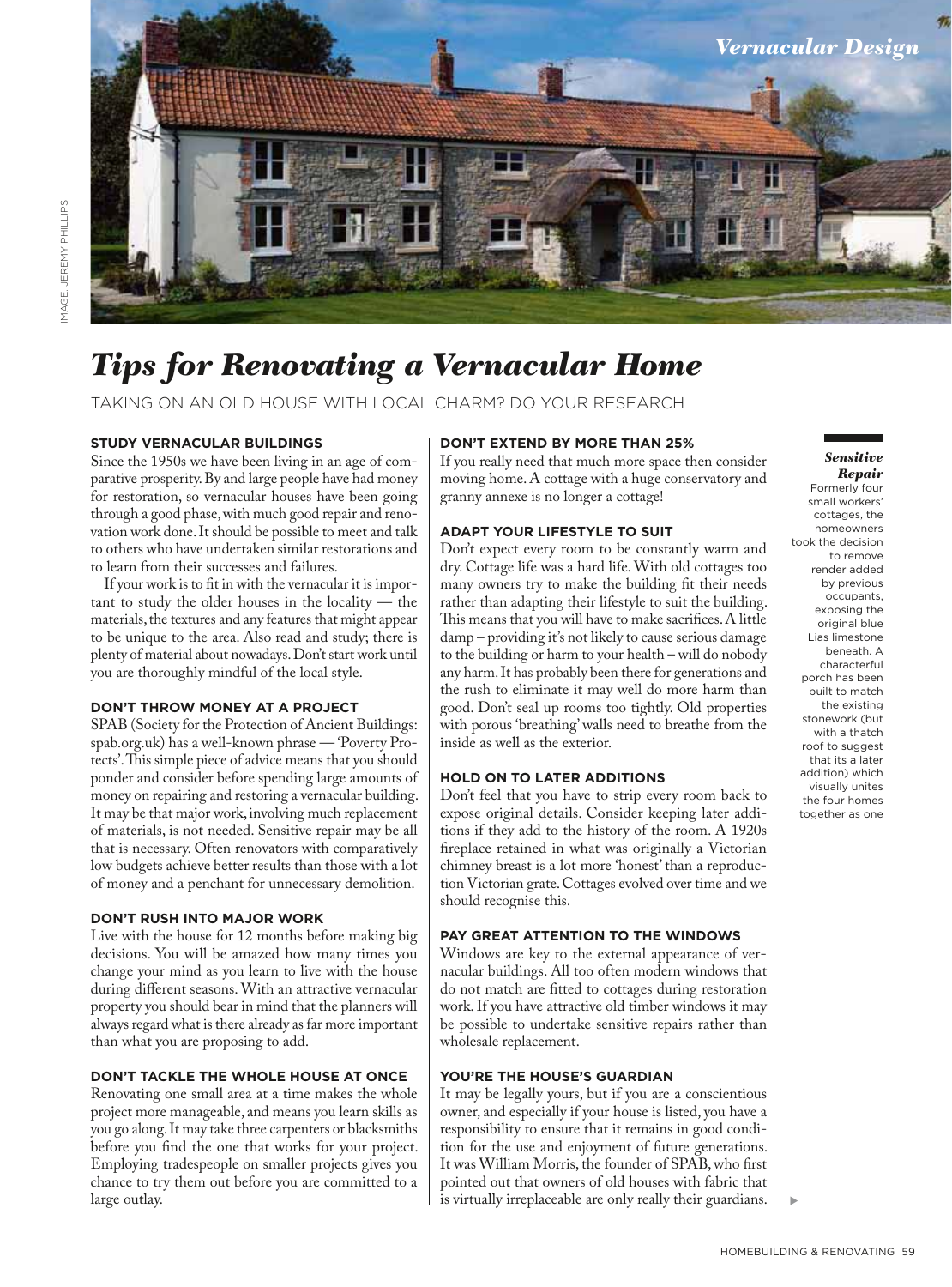

## *Building a New Vernacular-Style Home*

IT IS POSSIBLE – JUST – TO DO IT WELL FROM SCRATCH. HERE ARE OUR RULES

*Don't start work* 

*until you are* 

*thoroughly mindful* 

*of the local style*

*New Cottage?* While a large cottage at 240m2, specifying materials common to the local vernacular (such as thatch) and attention to detail, such as the Flemish bond brickwork, has allowed the homeowners to achieve a home which looks to have been built for centuries

How can you achieve the look and feel that only comes with the passing of many years if you choose to build a vernacular-style house from scratch? Only the patina of time and later additions and alterations will provide the organic feel possessed by old vernacular properties — you are in some ways attempting the impossible. However, there are certain things you can do to achieve a vernacular-style home, and material choice and design go a long way in giving a new home an aged aesthetic.

#### **MATERIALS**

One of the first is avoiding, where possible, the use of the wrong materials. The use of brick, for example, should respect the local surroundings. If you are building in the south avoid using smooth, dark bricks common to the Midlands. Likewise stone cladding should resemble that used in old stone houses in the area.

Generally, traditional materials will weather faster and produce more interesting finishes. The best example of this is render. If you intend to use render, use lime. It keeps the elements out just as well as cement, it is more pliable than cement and – most important of all – it's what would have been used

traditionally in the past.

Another means of achieving the aesthetic of age is to use reclaimed materials. Be careful here. Few self-builders creating a vernacular-type house in traditional style would either wish or be able to use exclusively reclaimed materials on the exterior. The challenge is to use a combination of new and reclaimed materials tastefully to produce the effect you desire.

Many self-builders wish and need to build rapidly, but with a new cottage there is always the danger that the build schedule will allow far too little time for the hunt for materials that look consistent with local vernacular properties. In addition, some natural materials require time to install. Take lime again — it's not a material to be used hastily. Unlike Portland cement it never really sets hard. It certainly shouldn't be used externally during heavy frost, so your schedule needs to reflect this.

So there are areas of conflict here and there will be an element of compromise. After all, few people nowadays could reasonably be expected to build using aggregates obtained a few hundred yards away, and lime obtained locally and slaked outside the back-door-to-be. When writers state that all vernacular buildings were built using entirely local materials they usually fail to mention 19th century properties were roofed in slate that came from Wales and the glass used for the windows was probably brought in from some distance away.

> There is usually some level of 'fakery' too when it comes to construction. Modern standards of comfort achieved by cavity walls or perhaps a system such as SIPs (structural insulated panels) will make this inevitable — not to mention complying with Building Regulations.